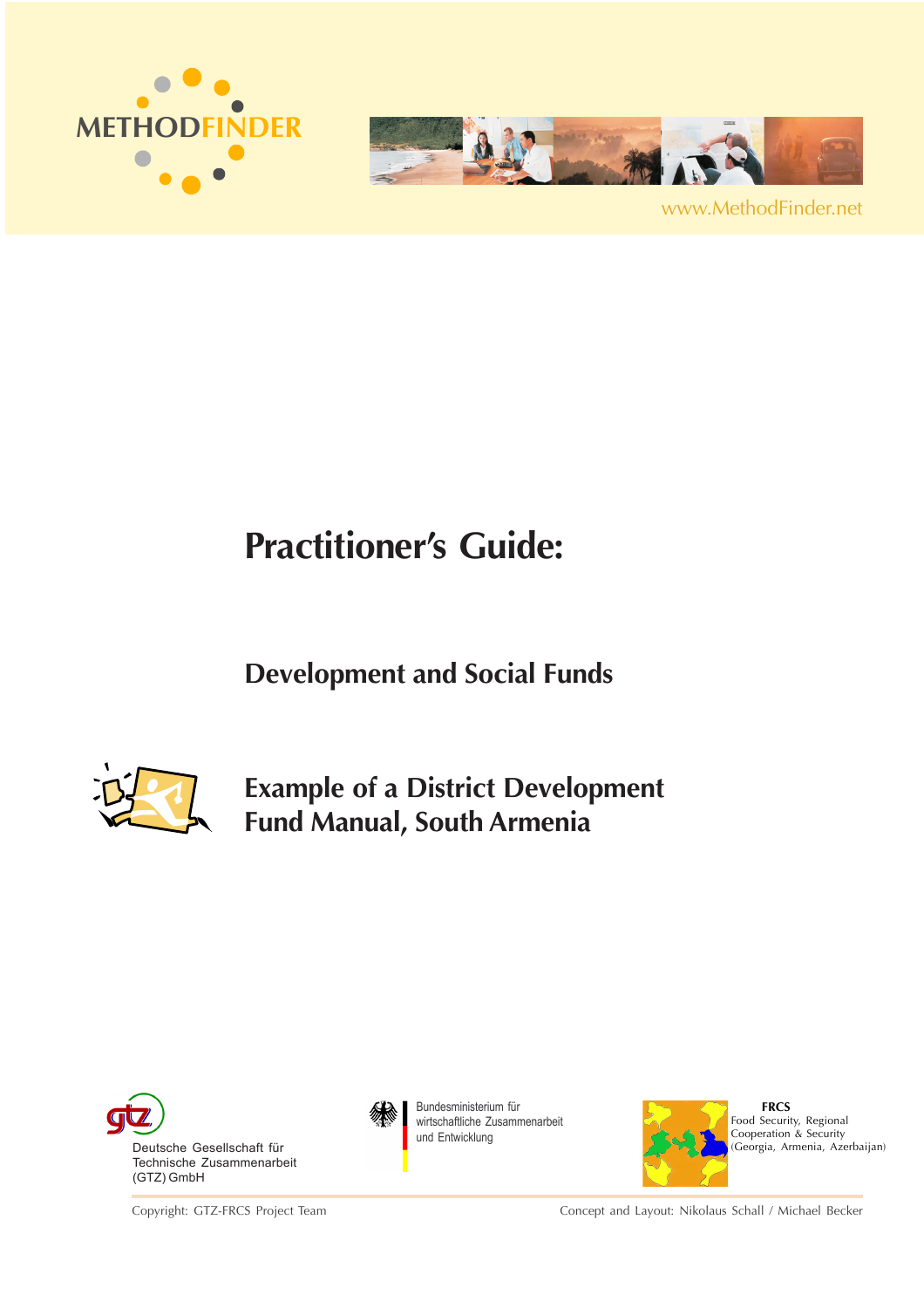

## **Example Community Associations: Operations Manual South Armenia Integrated Food Security Programme (IFSP)**

1. This manual is developed to coordinate regulative activities of the community associations of Sjunik Marz. The following principles will guide the community associations while operating.

2. **Transparency:** A clear set of rules accompanied by a public monitoring and auditing system will shield food security and povertyrelevant spending against corruption. By ensuring that all villagers and town people are informed about the development project activities, budget and status of implementation greater public accountability and transparency will be achieved.

3. **Efficiency:** The Fund will ensure that resources are used for their intended purpose while keeping operating costs low. The Fund will also transfer important activities to the stakeholders in the villagers and towns.

4. **Accountability:** The Fund will be subjected to a biannual external audit to supervise operational and financial activities. The audit report shall be submitted to and approved by the Marz Food Security Screening Commission. An annual internal audit will ensure that rules and procedures are respected throughout the operational stages of the Fund.

5. **Rapid delivery:** To provide the Fund with greater operational flexibility and the ability to respond to emergency situations in a quick, efficient and effective manner, it will seek to be as un-bureaucratic and free from procedural and regulatory constraints as possible.



## **1. Community Union Meetings**

6. The Community Union will administer the CA projects at the Rayon level. Project applications submitted to the Community Union from the villagers and town people will be administered through the executive director of the Community Union. The Executive Director will prepare a complete list of projects being applied for and will submit these for assessment and approval by the Community Union. Projects will be approved twice a year during community union meetings. Application by the villages and towns must be submitted at least 1 month in advance of the Community Union approval meetings. According to the regulation Community Unions cooperate with Marzpetaran and other non-governmental organizations in the Marz. Aiming the above Marz Commission is being formed.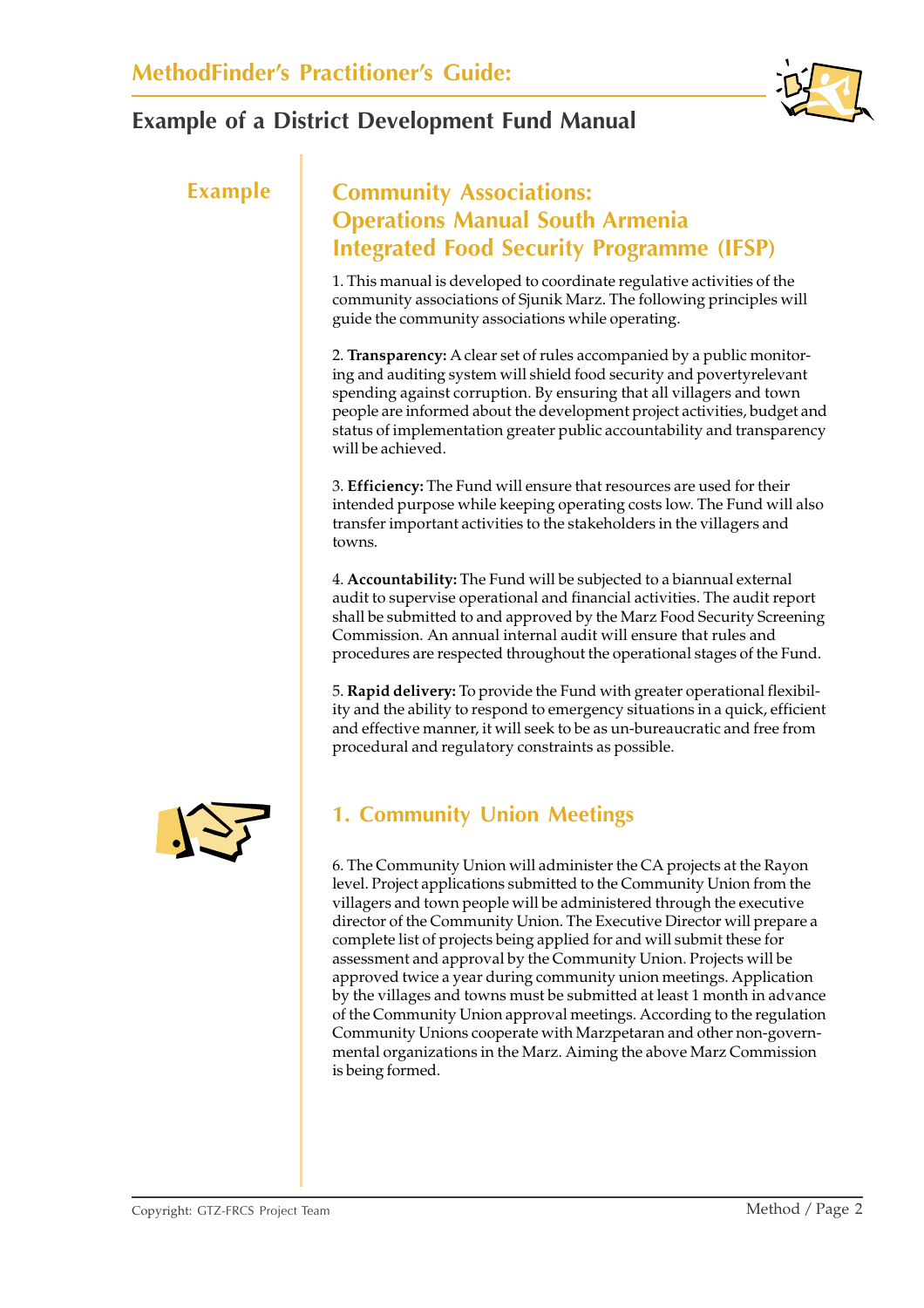



## **Example 1.1. MARZ COMMISSION**

## **1.1.1. Objectives of Commission**

7. Marz Commission's roles are to coordinate, and jointly approve larger projects. It is expected to:

- $\triangleright$  Carry out sensitisation and information dissemination amongst the villages & towns and the Community Unions
- $\triangleright$  Carry out appraisal of the projects for verification purposes (compatibility with sector plans, avoidance of duplication with sector activities, etc),
- $\triangleright$  Ensure that impartial allocation of resources and development projects takes place
- $\blacktriangleright$  Undertake project monitoring.

8. An independent Marz Food Security and Approval Commission will be given the responsibility of overseeing overall policy and final project approval. It will be comprised of 16 members:

- $\blacktriangleright$  Two representatives from each Rayon Association (1 representing the towns and 1 the villages, making up a total of 8 members for Sjunik Marz),
- $\blacktriangleright$  Four representatives from Marzpeteran (incl. the Marzpet),
- $\triangleright$  Four representatives from development organisations/donors/NGOs (to be based upon the actual financial contributions made to CA).
- 9. The Commission' main duties will be to:
- $\triangleright$  Ensure that Community Unions work within the mandates stipulated in their statues.
- $\blacktriangleright$  Assist the Community Unions in developing selection criteria and processes for selecting development projects;
- $\triangleright$  Convene half yearly meetings to review and approve development projects to be financed from the fund,
- $\triangleright$  Monitor and evaluate the development projects;
- $\triangleright$  Approve projects above the defined limits on twice a year based purely on proposals submitted by the Community Unions (Marz Commission will only be regularly informed of projects approved below the stipulated limit),
- $\blacktriangleright$  Review and approve project operating procedures and practices,
- $\triangleright$  Review detailed half yearly progress reports from the Community Unions regarding the CA,
- 10. The commission' main rights are
- $\triangleright$  Order a review any external audit of accounts if required.
- $\blacktriangleright$  Invite other representatives, specialists with the right of consultative vote
- $\triangleright$  Call special sessions
- $\blacktriangleright$  Make proposals to CA
- $\triangleright$  Organize different kinds of seminars, workshops, conferences etc.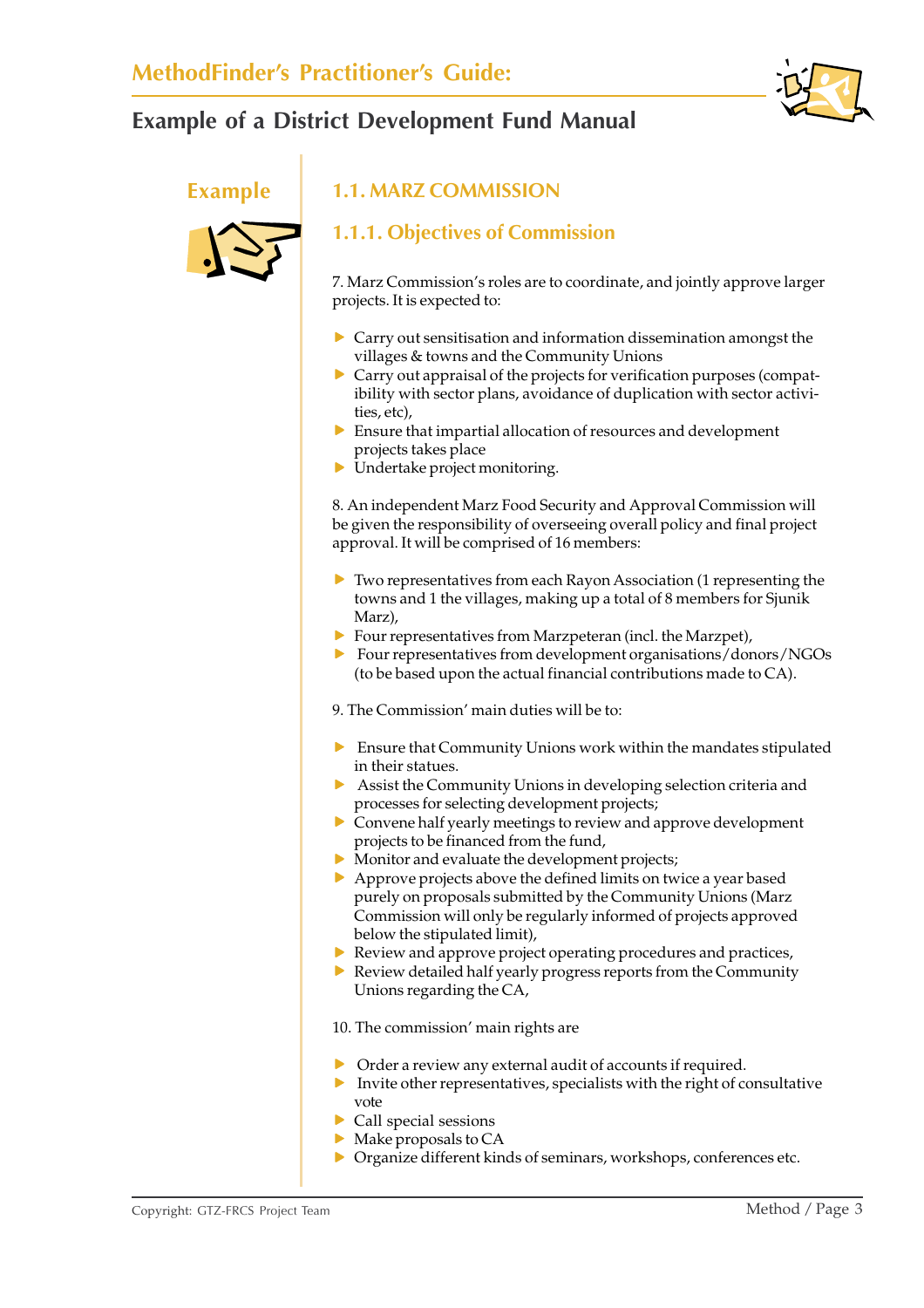

## **Example 1.1.2. Commission Chairperson**

11. The Chairperson of the Marz Food Security Screening and Approval Commission will elected by the members on a rotational basis. The elected Chairperson who will serve for one year.

- 12. Duties of the Chairperson include:
- $\triangleright$  Calling the Marz Commission meetings,
- $\blacktriangleright$  Ensuring that all members have been invited on time;
- $\blacktriangleright$  Preparing an agenda for the meeting and circulating this to all members at least 14 days in advance of the meetings,
- $\triangleright$  Circulating to all members all the project proposals which are to be considered at the meeting at least 14 days in advance of the Commission meeting,
- $\triangleright$  Chairing the Commission meetings and ensuring that a quorum (2/3) of the members) is maintained during the selection and approval process for the projects to be financed from the CA,
- $\blacktriangleright$  Ensuring that proper minutes are made of the meetings and that these are circulated to all members,



## **2. BASIC SOCIO-ECONOMIC ACTIVITIES**

## **2.1. ELIGIBILITY AND TARGETING**

## **2.1.1. Eligible subprojects**

13. General. CA will promote and finance, through grants the establishment and rehabilitation of basic socio-economic development projects and social services, including income and employment generation activities. All activities will be based on the needs of local population and will meet the following key objectives:

- $\triangleright$  The fund will only finance investment expenditures listed as eligible projects on the menu,
- $\triangleright$  Projects must benefit the poor and vulnerable in the focal areas and targeted population groups,
- $\triangleright$  Project proposals are to be submitted by the beneficiaries themselves via the Community Unions,
- $\blacktriangleright$  Projects must be socially, technically and economically viable,
- $\blacktriangleright$  Maintenance of projects must be guaranteed by the communities, and,
- $\triangleright$  Projects must be sustainable. 14. Objectives of the improving income and employment opportunities and provision of basic social services for the poor and vulnerable in the fields of:
- $\blacktriangleright$  Agriculture,
- $\triangleright$  Small and medium enterprise development,
- $\blacktriangleright$  Training,
- $\blacktriangleright$  Water supply,
- $\blacktriangleright$  Community infrastructure,
- $\triangleright$  Other social services.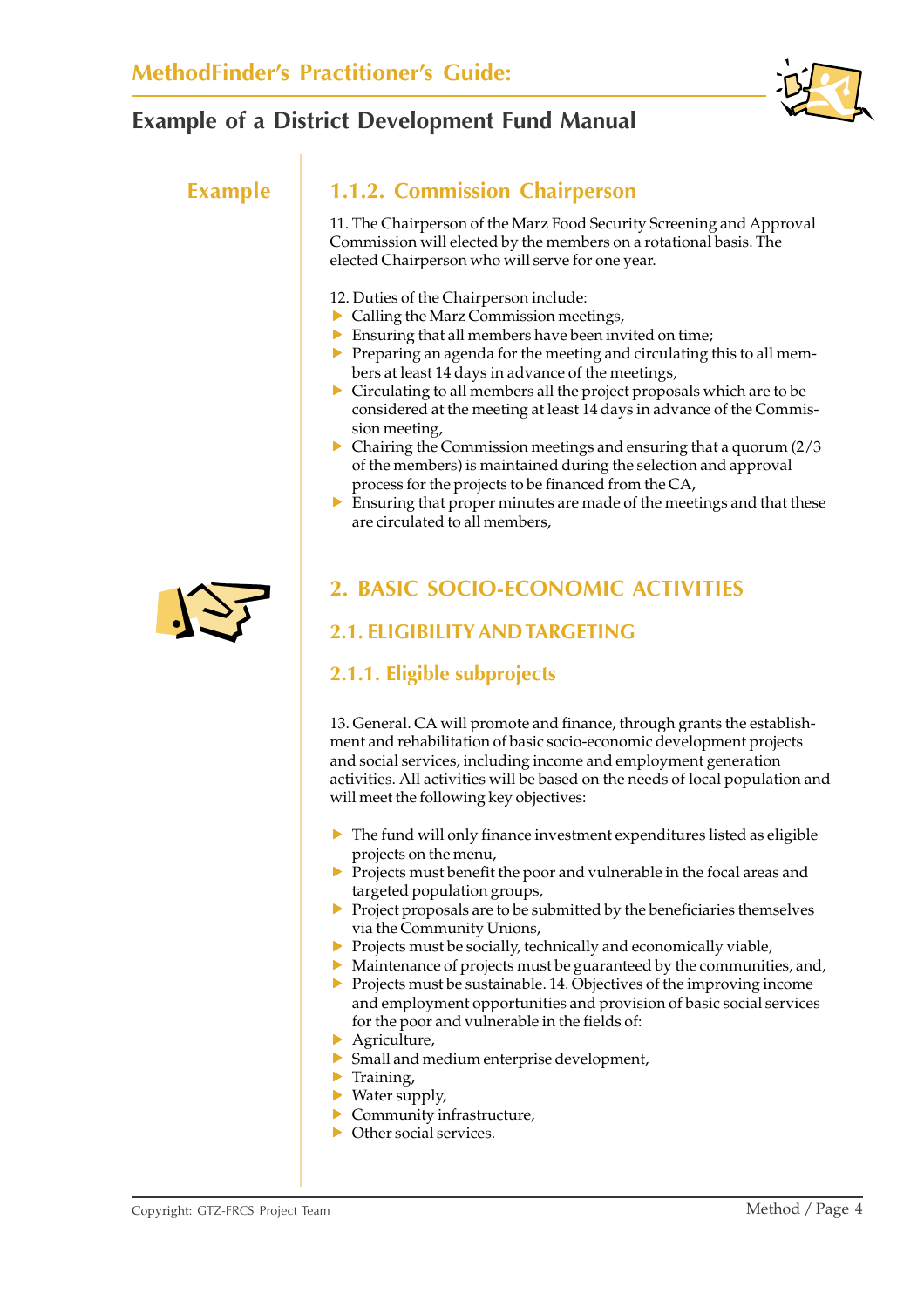

| <b>Example</b> | 15. CA shall not finance private works and consumable items, especially<br>if they are part of operations and maintenance.                                                                                                                                                                                                                                                                                                                                                                                                                                                                                                                                                                                                                                                                                                                                                         |  |  |  |  |
|----------------|------------------------------------------------------------------------------------------------------------------------------------------------------------------------------------------------------------------------------------------------------------------------------------------------------------------------------------------------------------------------------------------------------------------------------------------------------------------------------------------------------------------------------------------------------------------------------------------------------------------------------------------------------------------------------------------------------------------------------------------------------------------------------------------------------------------------------------------------------------------------------------|--|--|--|--|
|                | 16. Menu of eligible projects could include, for example:                                                                                                                                                                                                                                                                                                                                                                                                                                                                                                                                                                                                                                                                                                                                                                                                                          |  |  |  |  |
|                | Agriculture: For example: agricultural training, seed production, fruit<br>and multi-purpose tree production, erosion control, agricultural<br>credit, livestock production, marketing activities,<br>Small and medium enterprise development: For example: Entrepre-<br>neurship training, assistance in establishing small scale businesses,<br>marketing activities<br>> Physical infrastructure, including water supply, sanitation, irriga-<br>tion, buildings, minor roads: Establishment, expansion and rehabili-<br>tation of systems for the provision of safe water and effective sanita-<br>tion, including waste disposal, construction or rehabilitation of water<br>supply for animals. Construction or rehabilitation of small access<br>roads, paths and bridges. Construction or rehabilitation of small<br>irrigation systems. Any other communal infrastructure |  |  |  |  |
|                | 17. The following will not qualify:                                                                                                                                                                                                                                                                                                                                                                                                                                                                                                                                                                                                                                                                                                                                                                                                                                                |  |  |  |  |
|                | $\triangleright$ Grants for business development in those areas where a credit system<br>has been established and is operational (small business credits, etc)<br>Administrative buildings,<br>Religious buildings,<br>Infrastructure owned and operated by public utility enterprises.                                                                                                                                                                                                                                                                                                                                                                                                                                                                                                                                                                                            |  |  |  |  |
|                | 18. Other basic social services not listed above will be financed only with<br>prior agreement of the Marz Food Security Screening and Approval<br>Commission.                                                                                                                                                                                                                                                                                                                                                                                                                                                                                                                                                                                                                                                                                                                     |  |  |  |  |
|                | 19. Average project size:                                                                                                                                                                                                                                                                                                                                                                                                                                                                                                                                                                                                                                                                                                                                                                                                                                                          |  |  |  |  |
|                | In order to encourage greater local level decision-making and local<br>governance, projects can be approved by the Rayon Community<br>Union.<br>$\triangleright$ The list of projects approved by the Community Union has to be<br>forwarded to the Marz Commission for their information. The Com-<br>mission has 14 days time in which to raise any objections.<br>• Objections raised by the Commission will be investigated jointly by at<br>least three Commission members (e.g. one representative from the<br>Community Union, one from the Marzpeteran and one from the<br>Donor organisation).<br>• Larger projects requiring investments above these limits will need to<br>undergo a feasibility assessment and will require approval by the<br>Marz Commission. The Commission will determine investment limits<br>for larger community projects.                      |  |  |  |  |
|                |                                                                                                                                                                                                                                                                                                                                                                                                                                                                                                                                                                                                                                                                                                                                                                                                                                                                                    |  |  |  |  |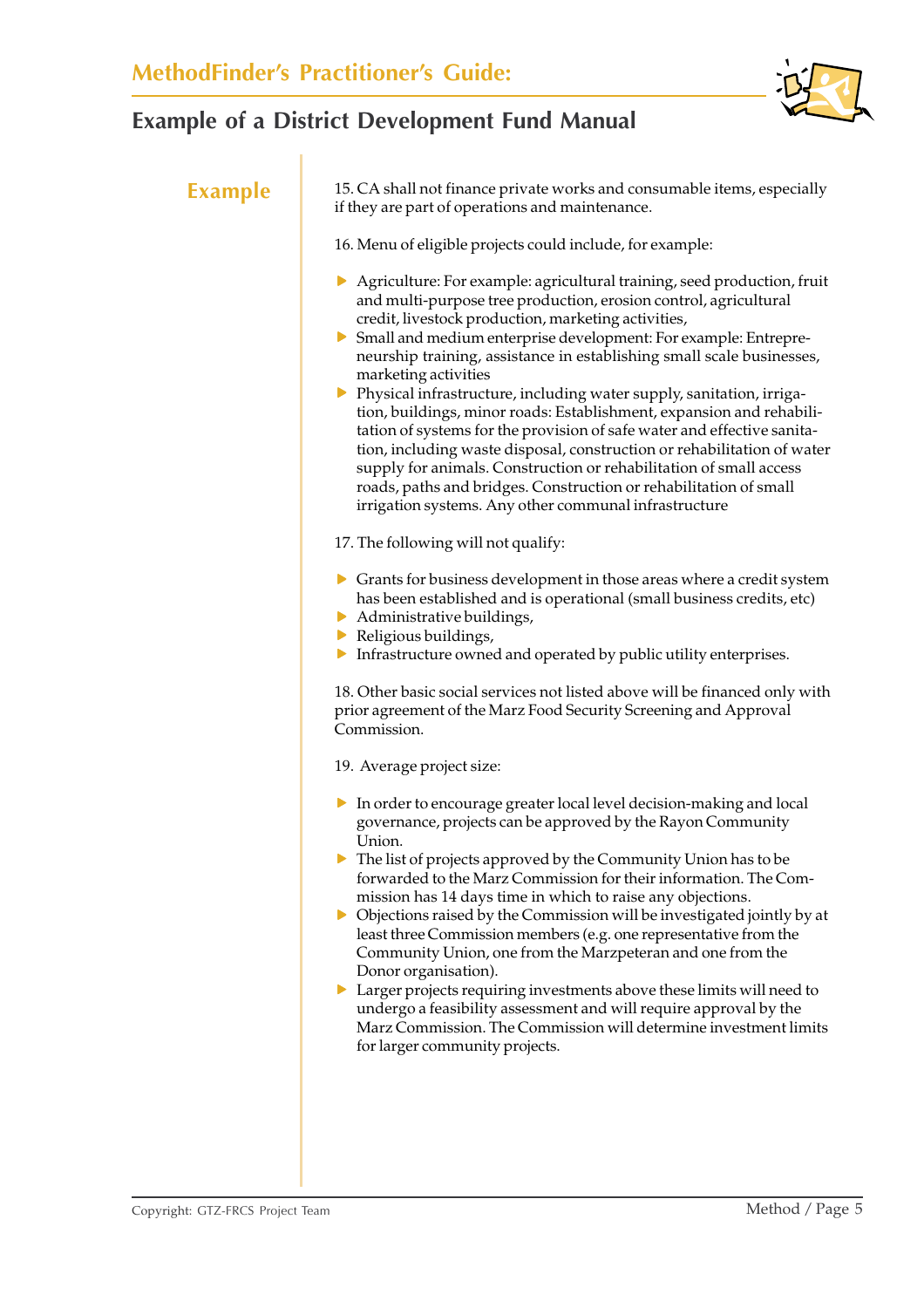

#### **Example Table 1: Approval limits (ceilings)**

|                     |                        | Approval levels / subproject size limits |  |  |  |  |
|---------------------|------------------------|------------------------------------------|--|--|--|--|
| Limits              | <b>Community Union</b> | <b>Marz Commission</b>                   |  |  |  |  |
| <b>Total Volume</b> | \$20,000               |                                          |  |  |  |  |
| AMD per<br>project  | \$ < 2.000             | \$ > 2.000                               |  |  |  |  |

20. The above limits provide an operational framework. In exceptional cases where Community Unions prove high degree of competence and transparency the Marz Commission can raise the above limits with the approval of all financiers.

21. The limits can be waived in the event that several Villages combine to implement a single project. In this case the Community Union can decide to raise the limit according to the total number of villages participating in the joint project.

22. Under no circumstances shall a project be divided into several consecutive phases in order to avoid exceeding the maximum size limit defined above.

23. The limits above shall be reviewed periodically and adjusted if necessary with the agreement of the Marz Commission.

24. Project's shall be simple, avoid administrative complexity and should be completed within one year. In exceptional cases more than one year may be considered (subject to the approval of the Marz Commission).

25. Community contributions will be required from the community/ villagers. This is needed in order to ensure that the cost of the projects is as low as possible and that subprojects will be sustainable after CA financing has been completed Minimum limits include:

- $\blacktriangleright$  At least 30% of the project investment costs, of which,
- $\triangleright$  At least 5% of total costs has to be in cash, the remainder could be in kind (i.e. labour or materials).

26. The villages and towns CAN NOT take funds from other donorassisted projects to make up their part of the project contribution. The money, materials and labour have to come from the villagers and town people themselves.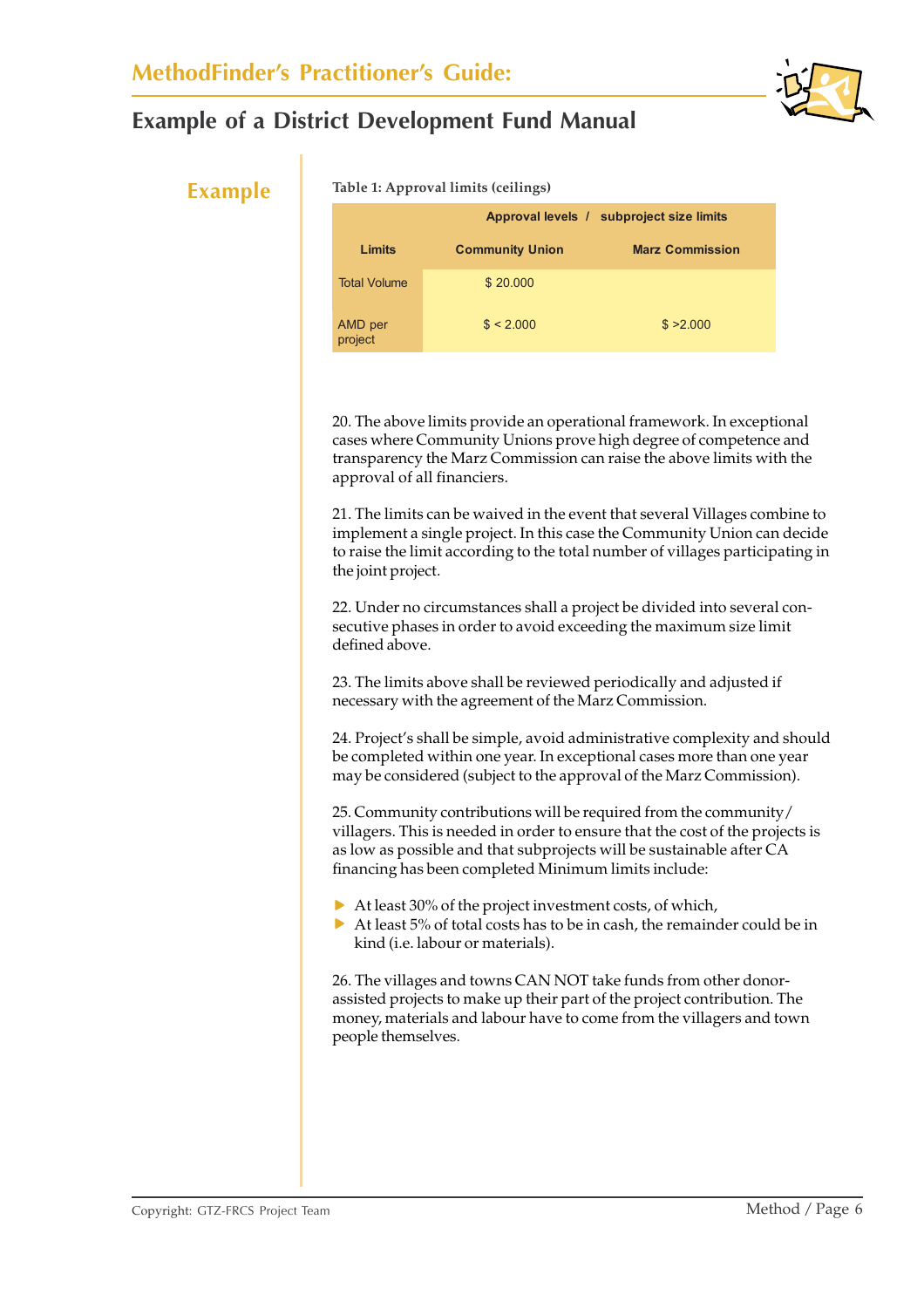

## **Example 2.1.2. Food Security and/or Regional Targeting**

27. Each Rayon has been evaluated for poverty using the following simple criteria:

- $\triangleright$  Number of poor (absolute poverty) as a percentage of the whole population in the CA region,
- $\triangleright$  Number of people not able to ensure adequate food security,
- $\blacktriangleright$  Proportional weight of contribution to region level poverty.

28. This results in defining the Expenditure allocation per capita (poor people or those not able to ensure adequate food security) and the total allocation within the Marz.

29. The allocation mechanism will be used repeatedly whenever funds are allocated to the Syunik Marz directly.

30. To assure transparency and fairness project funds would be allocated a priori among Rayons according to this targeting methodology.

31. Limitation: The Community Unions will only always allocate half of the available funds, as there will be two approval dates per year.

## **2.2. PROMOTION**

## **2.2.1. Village / town development groups**

32. General definition of a "development group": "…a grouping of individuals, families, households, who suffer from common problems (e.g. food insecurity, poverty), possibly share a similar constraint, such as the lack of access to production resources (e.g. land, credit), who share a common interest in 'developing themselves' and who exhibit some form of common decision making in a spatial unit or area defined by their own commonality (i.e. several villages or groups of houses joining together, etc.)."

## **2.2.2. Development group mobilization**

33. A development group in a village or town is deemed mobilized when it has been ".... brought into a position where they can organisationally, administratively and socially assess their own developmental potentials and constraints, formulate and implement activities to achieve the planned objectives. Communities take responsibility for their own development and they may at times be assisted by developmental agencies (Gov't, NGO's, CBO's, etc) in order to improve their ability to achieve a better future". Table 2 depicts the various stages of mobilization from embryonic to maturity.

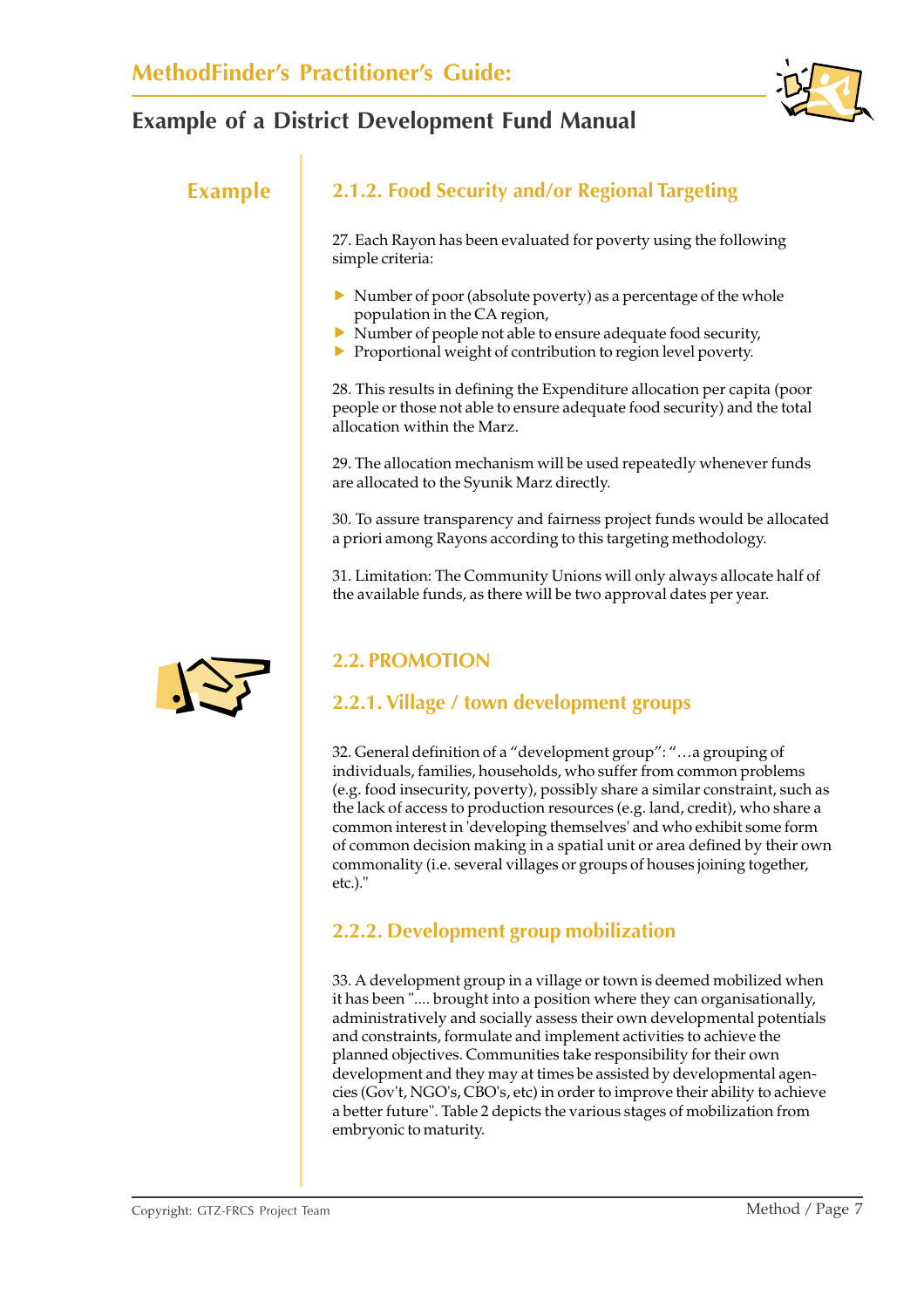**Table 2: Mobilization from embryonic to maturity**

| <b>Nr</b>      | <b>Criteria</b>                                                                                           |              | Stages of mobilization of village groups from e<br>mbryonic to maturity request projects, th<br>e selection criteria |              |               |         |
|----------------|-----------------------------------------------------------------------------------------------------------|--------------|----------------------------------------------------------------------------------------------------------------------|--------------|---------------|---------|
|                |                                                                                                           | $\mathbf{1}$ | $\overline{2}$                                                                                                       | 3            | 4             | 5       |
| $\mathbf{1}$   | Has been formed and have an organisational<br>structure                                                   | ✓            | $\checkmark$                                                                                                         | $\checkmark$ | ✓             |         |
| $\overline{2}$ | Meets regularly as a group                                                                                |              | ✓                                                                                                                    |              |               |         |
| 3              | Participated in a basic training course on<br>organisational, institutional and administrative<br>methods |              | ✓                                                                                                                    | ✓            |               |         |
| 4              | Trained in participatory planning and<br>implementation techniques                                        |              | ✓                                                                                                                    | ✓            | $\checkmark$  |         |
| 5              | Carried out a problem and potential<br>assessment and planned small development<br>project                |              |                                                                                                                      | $\checkmark$ | ✓             |         |
| $6\phantom{1}$ | Implemented a small development project with<br>external assistance                                       |              |                                                                                                                      | ✓            | ✓             |         |
| $\overline{7}$ | Planned and implemented a development<br>project completely on their own                                  |              |                                                                                                                      | $\checkmark$ | ✓             |         |
| 8              | Regularly maintain the development projects<br>completed by the group                                     |              |                                                                                                                      | ✓            | ✓             |         |
| 9              | Have established a maintenance fund for their<br>socio-economic infrastructure                            |              |                                                                                                                      |              | $\checkmark$  |         |
| 10             | Regularly maintain accounts                                                                               |              |                                                                                                                      |              | $\checkmark$  |         |
| 11             | Commenced a group savings and loaning<br>system                                                           |              |                                                                                                                      |              | $\mathcal{L}$ | $\cdot$ |
| 12             | Formulated and jointly agreed upon a Village<br><b>Action Plan</b>                                        |              |                                                                                                                      |              |               |         |
| 13             | Started implementation of parts of the VAP on<br>their own                                                |              |                                                                                                                      |              |               |         |
| 14             | Regularly audited accounts                                                                                |              |                                                                                                                      |              |               |         |
| 15             | Handled money and undertaken payment of<br>contractors on their own                                       |              |                                                                                                                      |              |               |         |

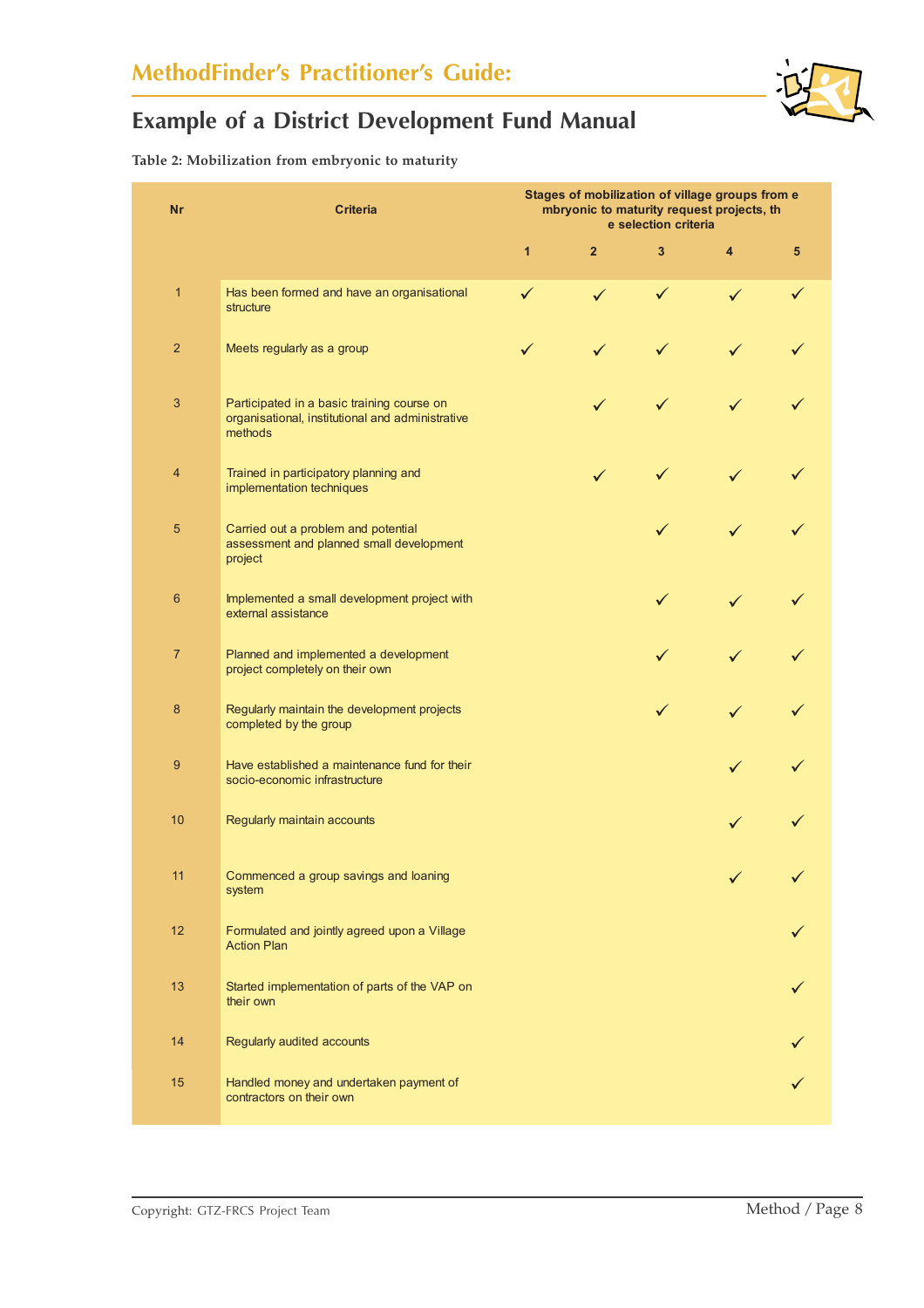

## **Example 2.3. PROJECT IDENTIFICATION/ SELECTION**

#### **2.3.1. General**

34. Development projects are to be identified by the final beneficiaries (i.e. people living in the towns and villages).

35. Approval is to be a joint process between beneficiaries and local authorities (heads of communities and town councils). 36. Identification procedure will follow two steps:

- $\blacktriangleright$  Information will be provided by the Community Union as to how to and by when community project requests have to be submitted to the Community Unions,
- $\triangleright$  The Community Union assesses the initial project proposals and prioritises them according to criteria defined in this manual. The weighting of the criteria is a matter for each Community Union to decide upon. Applications will only be considered if they follow the application format defined in the annex of the CA.

## **2.3.2. Information provision**

 37. The Marz Commission would provide information to local communities via the Community Unions. The information provided will define how the communities can request projects, the selection criteria to be used, conditions for financing (financial contributions of the communities, maintenance obligations, etc.). The information will be provided in form of a simple brochure as well as during village or community meetings. The people living in the villages and towns can then submit written project proposals via their respective councillors or village mayors (see figure 2).

## **2.3.3. Initial project selection by communities**

 38. Preliminary screening: A public meeting would be held within the community/village with the participation of all members. The community would prioritise and select projects through voting they wish to submit to the Community Union.

39. The following selection criteria will be applied by the community in the ranking process, including (the project must have been identified and the application for support submitted by beneficiaries (i.e. by the community). Each Community Union should weight the following criteria according to their needs and requirements, whereby all criteria should be applied:

- $\triangleright$  Total number of beneficiaries in the village / town of the project,
- $\triangleright$  Total number of poor people who will benefit from the project,
- $\blacktriangleright$  Past investments in the village / town,
- $\triangleright$  Contributions from the people in cash and kind,
- $\blacktriangleright$  Investment costs / per head,
- $\triangleright$  Low level of maintenance / per head (including a 3-5 year maintenance plan),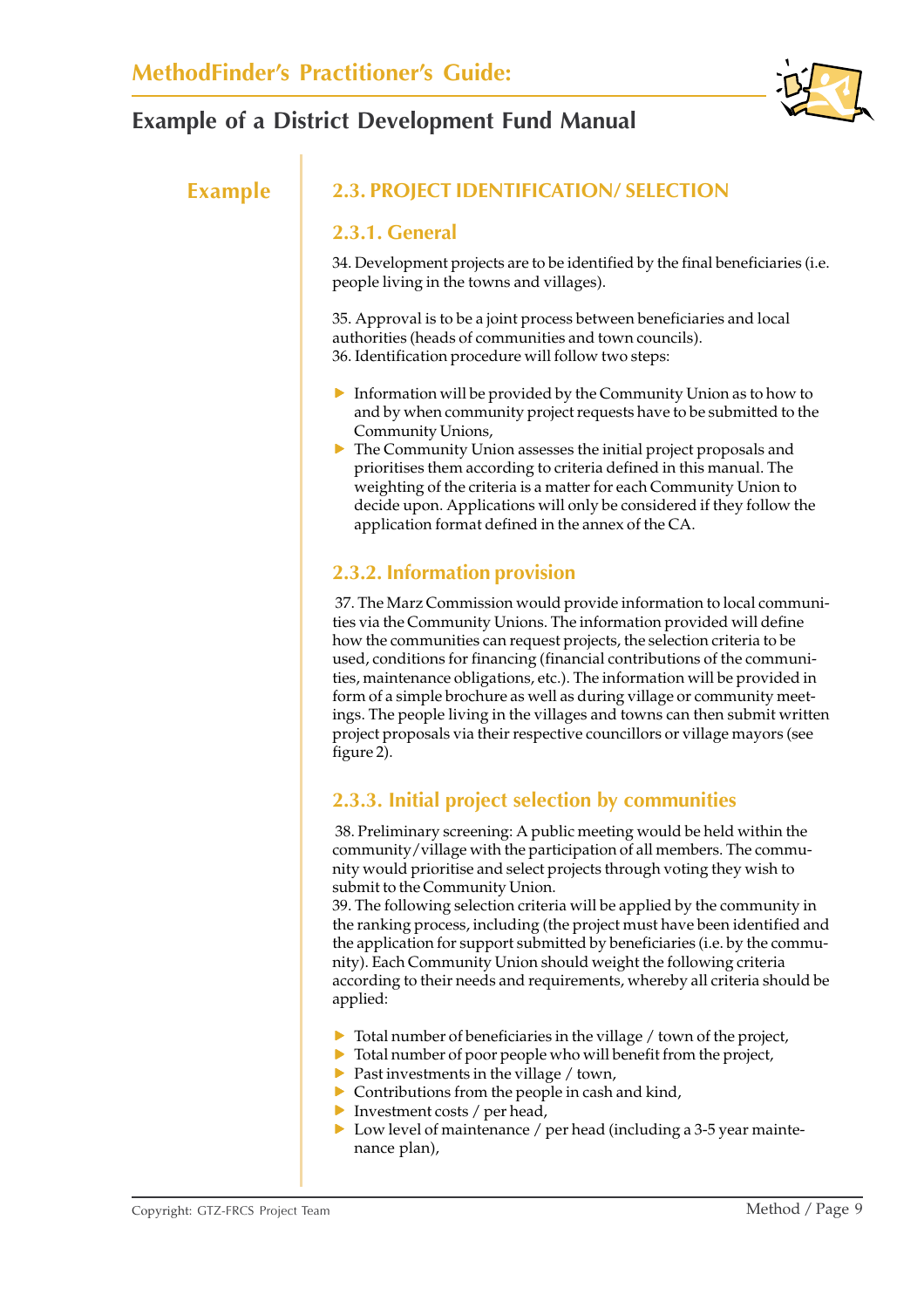

- **Example** Number and success of self-help projects which have been undertaken in the village / town over the past 2 years
	- $\blacktriangleright$  The project contributes to poverty alleviation,
	- $\triangleright$  Number of people suffering from food insecurity who will benefit from the project,
	- $\triangleright$  Contribution to strengthening local capacities,
	- $\blacktriangleright$  Longer-term sustainability of the project,
	- $\blacktriangleright$  In line with government priority areas / sectors,
	- $\blacktriangleright$  High spatial priority within the Rayon,
	- $\triangleright$  Extent to which it taps and makes use of existing local expertise,
	- $\blacktriangleright$  Environmental sustainability.
	- $\triangleright$  Overall quality of the application. Matrixes as attached at the end of the manual can be developed and used.

40. Minutes of the meeting will be attached to the project application.



## **2.4. FEASIBILITY STUDIES & FINAL SELECTION BY COMMUNITY UNIONS**

### **2.4.1. Feasibility**

41. As long as projects fulfil the above criteria and do not exceed the total cost of \$ 2.000 per project, then no technical feasibility study will be required. Projects that also make use of standard project designs and that meet the bill of quantities and price structure will also not need to undergo an in-depth feasibility assessment.

42. Projects exceeding the \$ 2.000 limit and projects that are technically complicated will need to undergo a detailed feasibility assessment.

43. A feasibility study will be undertaken (including technical, financial, social and poverty aspects) of the project presented by the beneficiary community and it has been ranked and approved by the Community Union. Feasibility will undertaken through:

- $\triangleright$  A site visit by technical expert (i.e. Marzpeteran) to verify the project selection,
- $\triangleright$  A public meeting at the community / village level will be held to discuss the project design, implementation, financial contribution and maintenance issues,
- $\triangleright$  Application forms will be verified and substantiated and technical and financial information added by the relevant engineer, technical specialist.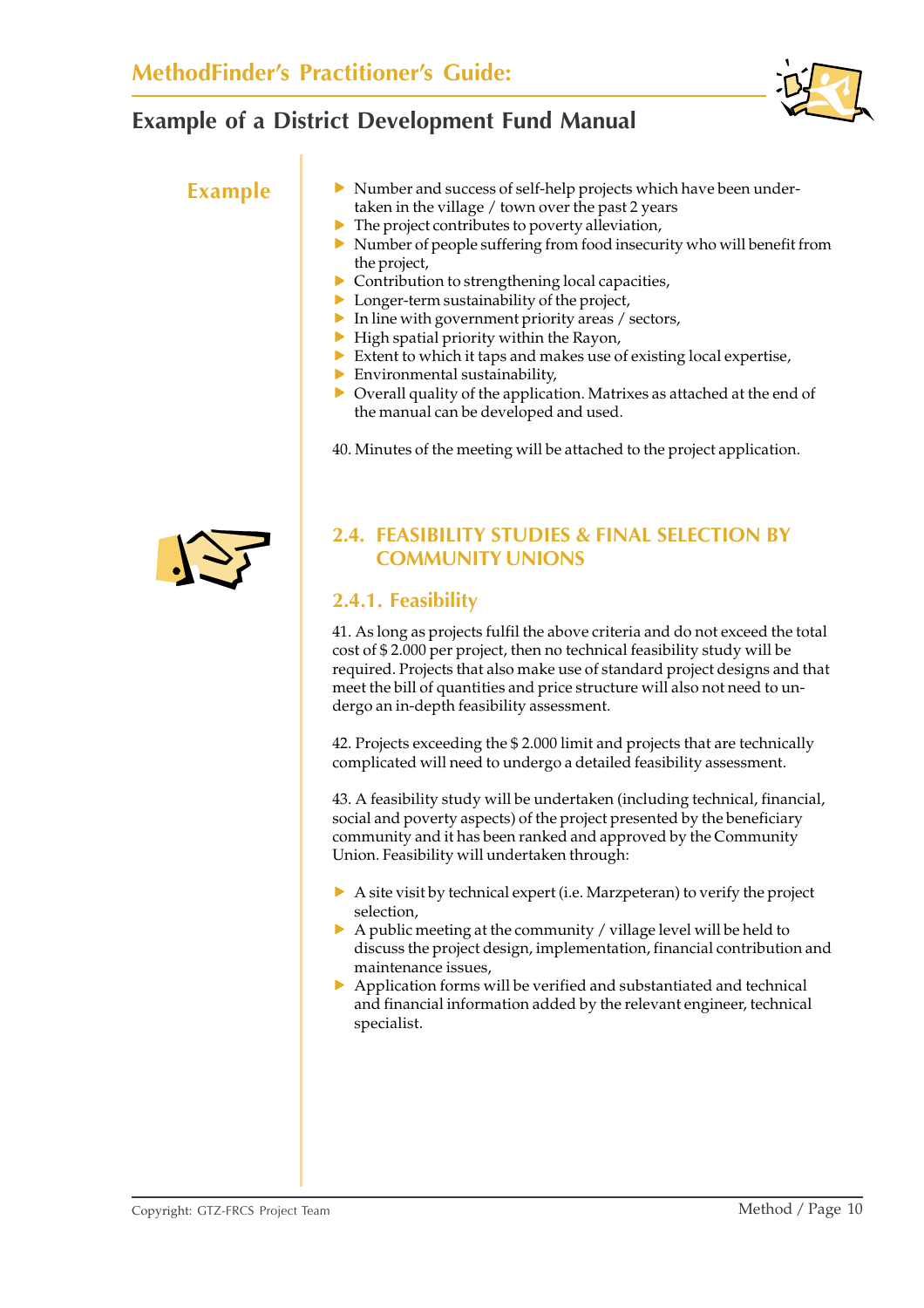

**Example** 44. Technical feasibility: IFSP and the Marzpeteran engineer together with the community members applying for support will participate in the site visit to check the project technical feasibility. The feasibility form will include:

- $\blacktriangleright$  Present status of the socio-economic infrastructure,
- $\triangleright$  Description of the works of the subproject,
- $\blacktriangleright$  Number of users.
- $\blacktriangleright$  Key limitations,
- $\blacktriangleright$  Any land ownership issues related to the project,
- $\triangleright$  Main quantities of works (whereby standard designs will significantly reduce this work),
- $\triangleright$  Estimated costs based on the main quantities and standard unit prices, • Estimated maintenance costs and maintenance schedule
- $\blacktriangleright$  Rapid assessment of the environmental impact.

45. Socio-economic feasibility: IFSP and the Marzpeteran engineer together with the community members applying for support will assess, on site, the socio-economic feasibility, including:

- $\blacktriangleright$  The establishment and operation of the project group (i.e. association, formal group, etc.),
- $\blacktriangleright$  Local contributions,
- $\blacktriangleright$  Maintenance arrangements.

46. Project feasibility form: After the site visit and community meeting the respective engineer will draft the final project feasibility form including:

- $\blacktriangleright$  Technical data and cost.
- $\blacktriangleright$  Maintenance arrangement,
- $\blacktriangleright$  Local financial contribution,
- $\triangleright$  Other contributions (i.e. Marzpetaran),
- $\blacktriangleright$  Final decision regarding project feasibility
- $\blacktriangleright$  Recommendation for the Marz Commission.

47. Projects will then be forwarded to the Marz Commission for final approval / rejection.

#### **2.4.2. Selection by Community Unions**

48. Both the Council Unions and the Marz Commission every six months would undertake selection of submitted projects.

49. Two-stage selection procedure would be undertaken. First the Council Unions would carry out their selection and prioritisation. Small projects that fall within the limits set out above can be approved and implemented directly by the Council Unions. Larger projects would be ranked and would then be submitted to the Marz Commission.

50. Second stage involves the final assessment and ranking by the Marz Commission. This would be undertaken once the final feasibility studies have been submitted.

51. Approval is to be undertaken within 4 weeks of receiving applications (twice a year).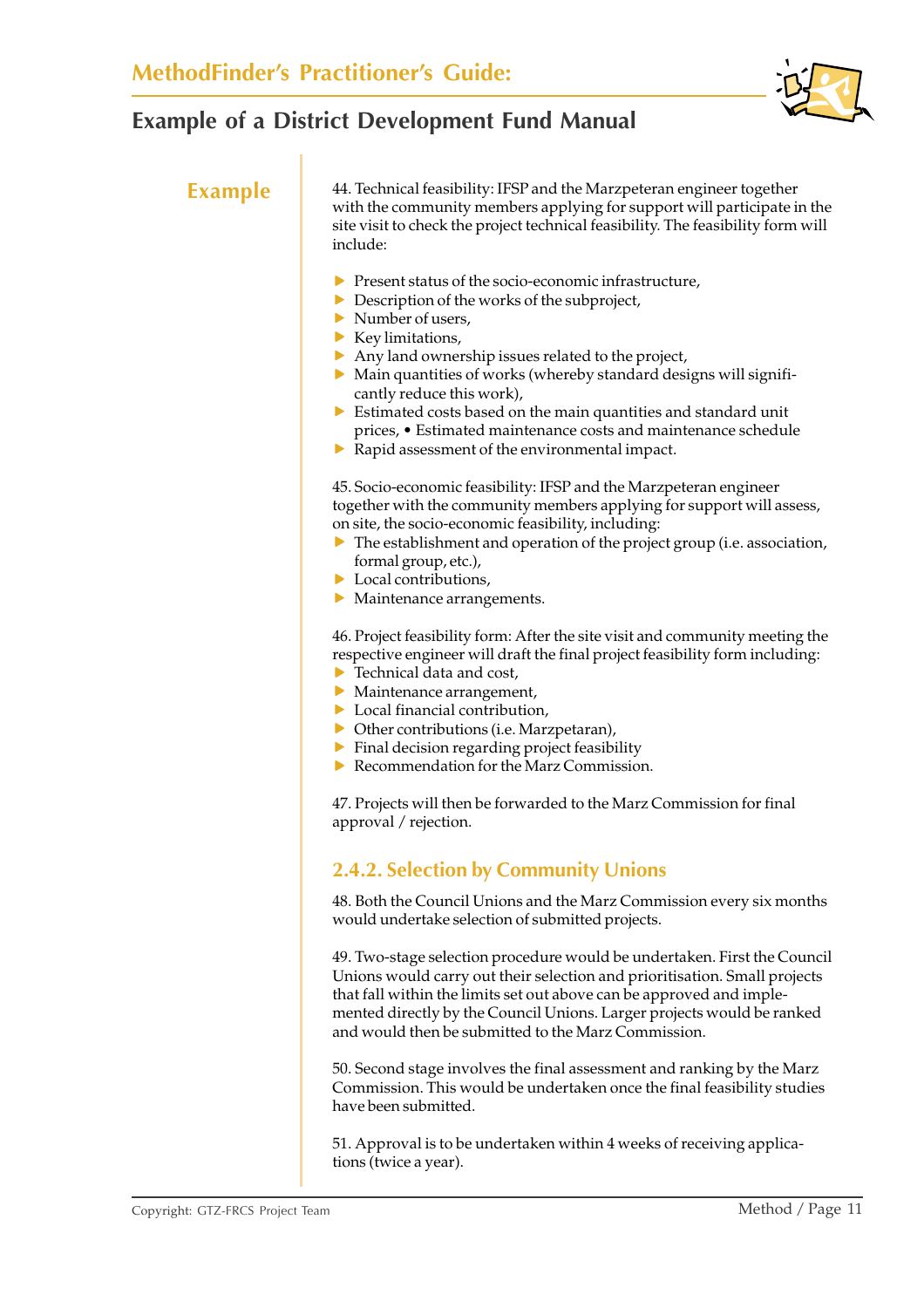

**Example** 52. A simple majority vote is required both at the Council Union and Marz Commission meeting. In each case a quorum of at least two-thirds (2/3) of the members is required for decision-making.

## **2.4.3. Contract CA Applicant**

53. The contract to be signed between CA and the applicant (village/ town group) approves the preliminary allocation of CA funds for the project and defines the respective obligations of each partner (i.e. CA, village/town groups and any other contractual partner).

54. Contracts up to \$ 2.000 will be signed by the Community Union, CA CEO with the respective beneficiary group. Above this amount, the contract will be signed by Marz Commission after approval by the Commission (the approval is based upon the voting system defined above).

- 55. The conditions for CA financing and signing the contract are:
- $\triangleright$  The beneficiary group in the village/town has been established and is functional,
- $\triangleright$  A written agreement exists which defines and regulates the village/ town contribution including a minimum of 5% cash to be deposited in a bank account,
- $\triangleright$  Maintenance arrangements have been agreed between CA and the village/town for at least the next 3 years,
- $\blacktriangleright$  The funding of operating and maintenance costs is secured before the commencement of the project.

## **2.4.4. Village / Town project committees**

56. Village / town project committees must be in existence. The members are to be balanced representation of all those participating in the project (i.e. gender balanced, etc).The Chairperson is to be elected by the group. For collective infrastructure (i.e. small irrigation or water projects) the committee will form the "users committee".

57. During the project preparation, the committee will be in charge of collecting and/or securing the village / town contributions (cash or kind).

## **2.4.5. Maintenance and operation plan**

58. Arrangements for maintenance shall be agreed prior to project financing being approved. The arrangements shall be specified in the contract between CA and the village / town group.

- 59. The maintenance and operation plan will include:
- $\triangleright$  Description and frequency of maintenance,
- $\blacktriangleright$  Manpower requirements for these works,
- $\blacktriangleright$  Yearly cost,
- $\blacktriangleright$  Average cost per beneficiary,
- $\triangleright$  Where applicable, fees to be collected to cover at least the operation and maintenance cost.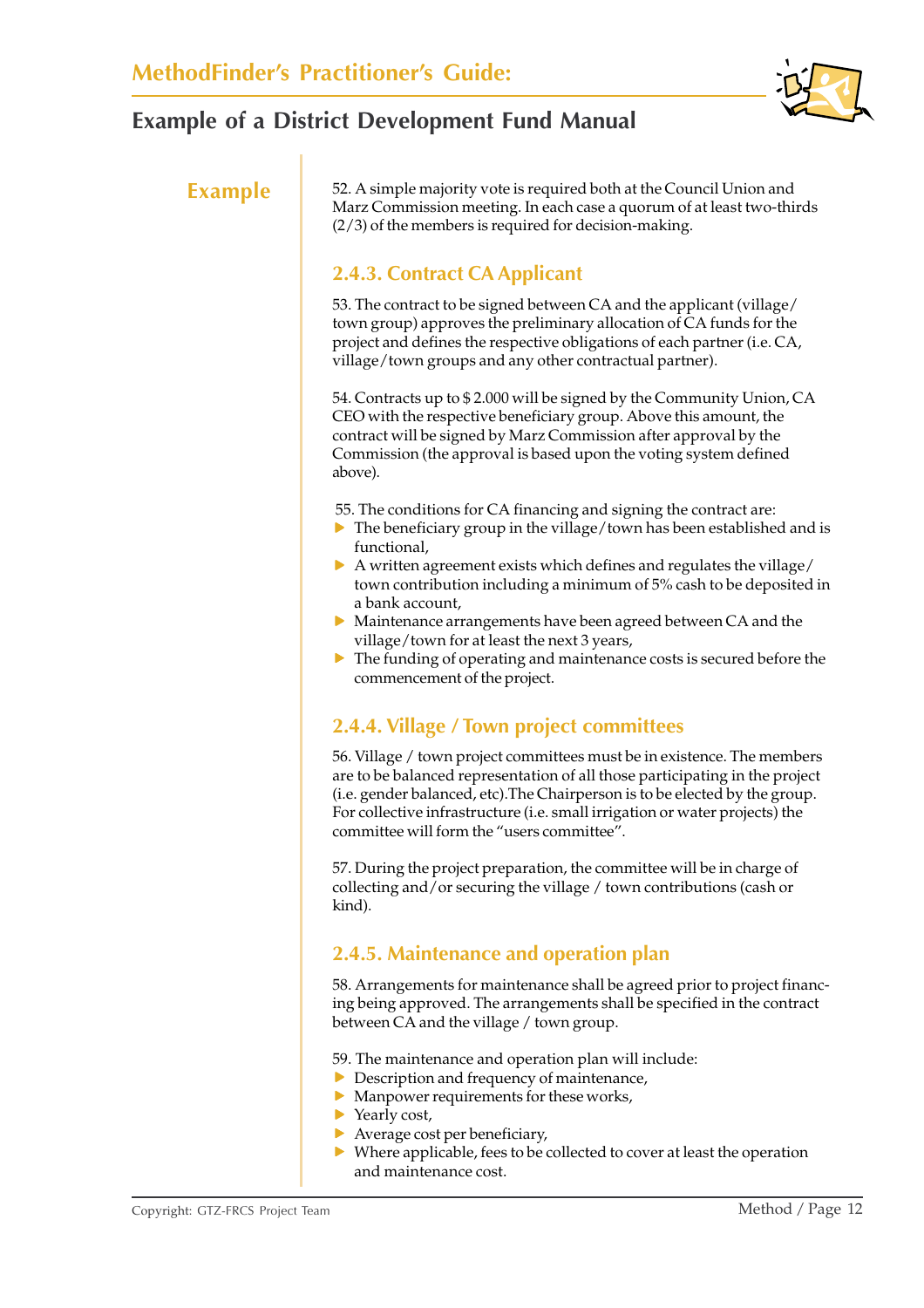

### **Example 2.4.6. Other financing**

60. Where additional financing, for example from Marzpeteran has been agreed upon, the relevant head of department of the Marzpeteran department will also have to become signatory to the contract.

## **2.4.7. Technical design**

61. In case of larger technical works, Marz Commission will select and hire an engineer. CA will finance the cost of the design and supervision up to a maximum of 5% of the amount of the contract to be signed with the construction firm for the implementation of the project.

62. Marz Commission in cooperation with IFSP SA (or more specifically the Marzpeteran technical department) shall check and approve all design documents. The technical design, bill of quantities and estimate cost of the project will be approved and signed by the engineer and presented to the Commission for approval.

## **2.4.8. Involvement of the Marzpeteran**

63. If the Marzpeteran finance any part of the investment or operating costs of the project, the Marz Commission and CA will require a written agreement from Marzpetaran in the form of a letter defining the exact financial commitments. This will be added to the contract with the village/town group.



## **2.5.1. Procurement**

64. Procurement of items, goods, services an so on will be handled through a tender. The proposals will be viewed by a tender committee where the members are the mayors of involved communities.

#### **2.5.2. Consultant contracts**

65. For the selection of consultants or consulting companies principal significance is given to competence, expertise, quality of submitted proposal. Price is considered as a secondary factor.

 66. For procurement of consulting services above AMD 200.000 the following procedures will be followed:

- $\blacktriangleright$  Terms of reference and approximate cost estimates are estimated,
- $\triangleright$  A short list of consultants is generated, with a minimum of at least 3 consultants,
- $\triangleright$  The short listed consultants are invited to submit a proposal, including technical and price considerations,
- $\triangleright$  Marz Commission forms a committee to evaluate and rank the proposals based on a combination of technical and price considerations,

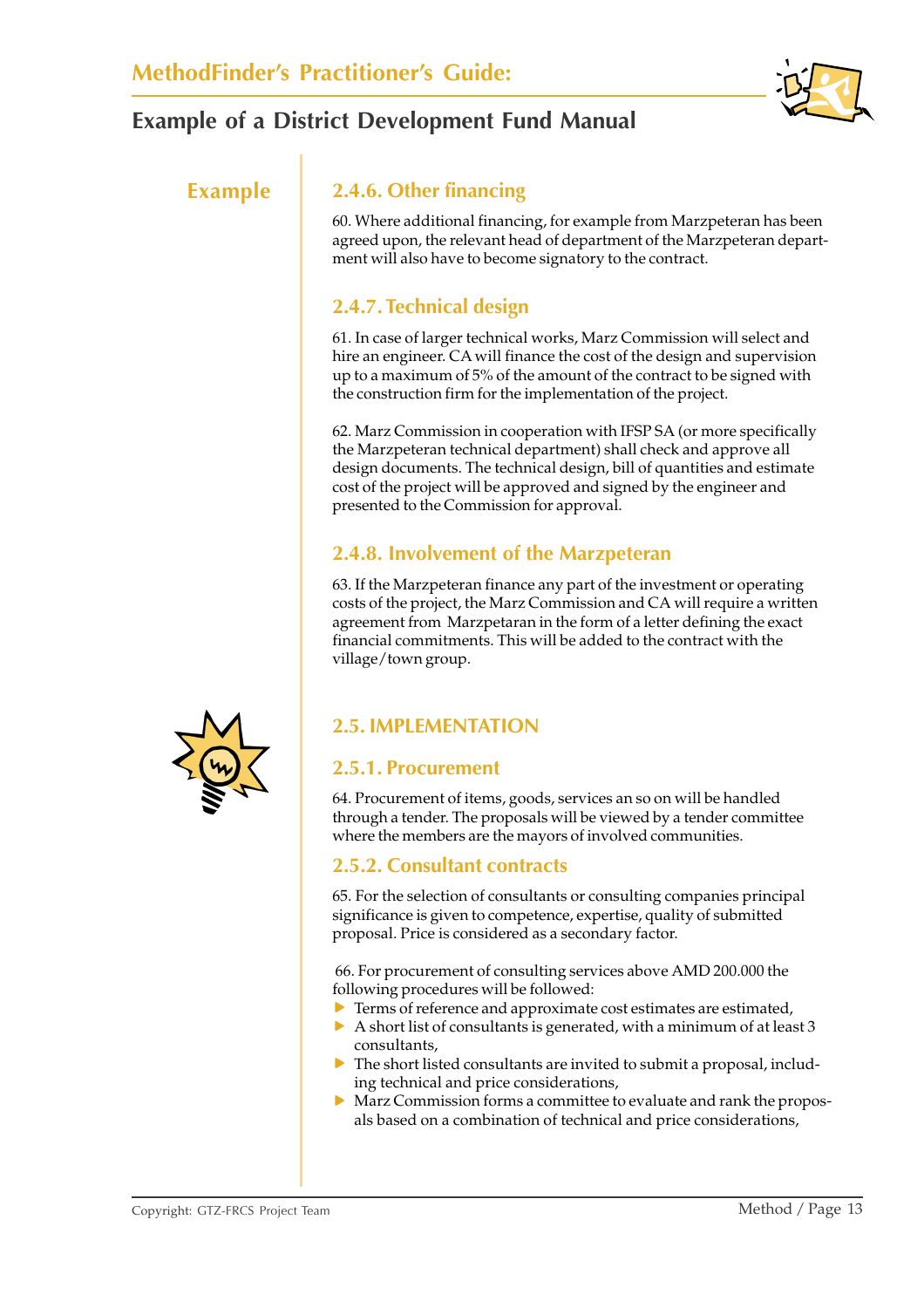

 $\triangleright$  Payment is only made upon satisfactory completion of work; this is to be certified by the relevant technical unit and the Marz Commission.

67. Contracts will be awarded after the bids have been evaluated in accordance with the procedures established in the bidding documents, which may only take into consideration price and duration of works. The contract shall be awarded at all times to the lowest evaluated bidder:

- $\blacktriangleright$  If the lowest bid is less than 85% of the estimated price, the Marz Commission has to carefully review the bidder capacity to perform the works in due time and quality,
- $\triangleright$  Unless prior agreement of the Marz Commission is given, contracts shall not be awarded if the lowest bid is more than 115% of the estimated price.

68. Marz Commission's Certificate of no objection will have to be provided before notification of the award and signing of the contract. The certificate of no objection covers the bidding procedures, the award and the contract. If a "no objection" is not provided by Marz Commission for any reason, CA shall not reimburse the community group or intermediary for the expenses related to the bidding.

69. In the event that a group or individuals in a town or village group or any Marzpeteran department unfairly interferes in the bidding procedures or bid ealuation, the bid shall be immediately cancelled and the CA shall not finance any further basic social services in the town or or village in question. Bidders who have submitted false or fake documents will not be allowed to participate in any works financed by CA for at least the next 2 years.

## **2.5.3. Contracting**

 70. As soon as the Marz Commission has issued a certificate of no objection, the town / village group or the intermediary organisation will contract the enterprise on the basis of the standard contract provided by Marz Commission with the bidding documents within 5 days.

71. Marz Commissions no objection notice will be considered as an addendum to the contract between the contracting partners as it will define the project costs, the name of the contractor and the information known only after successful procurement / works.

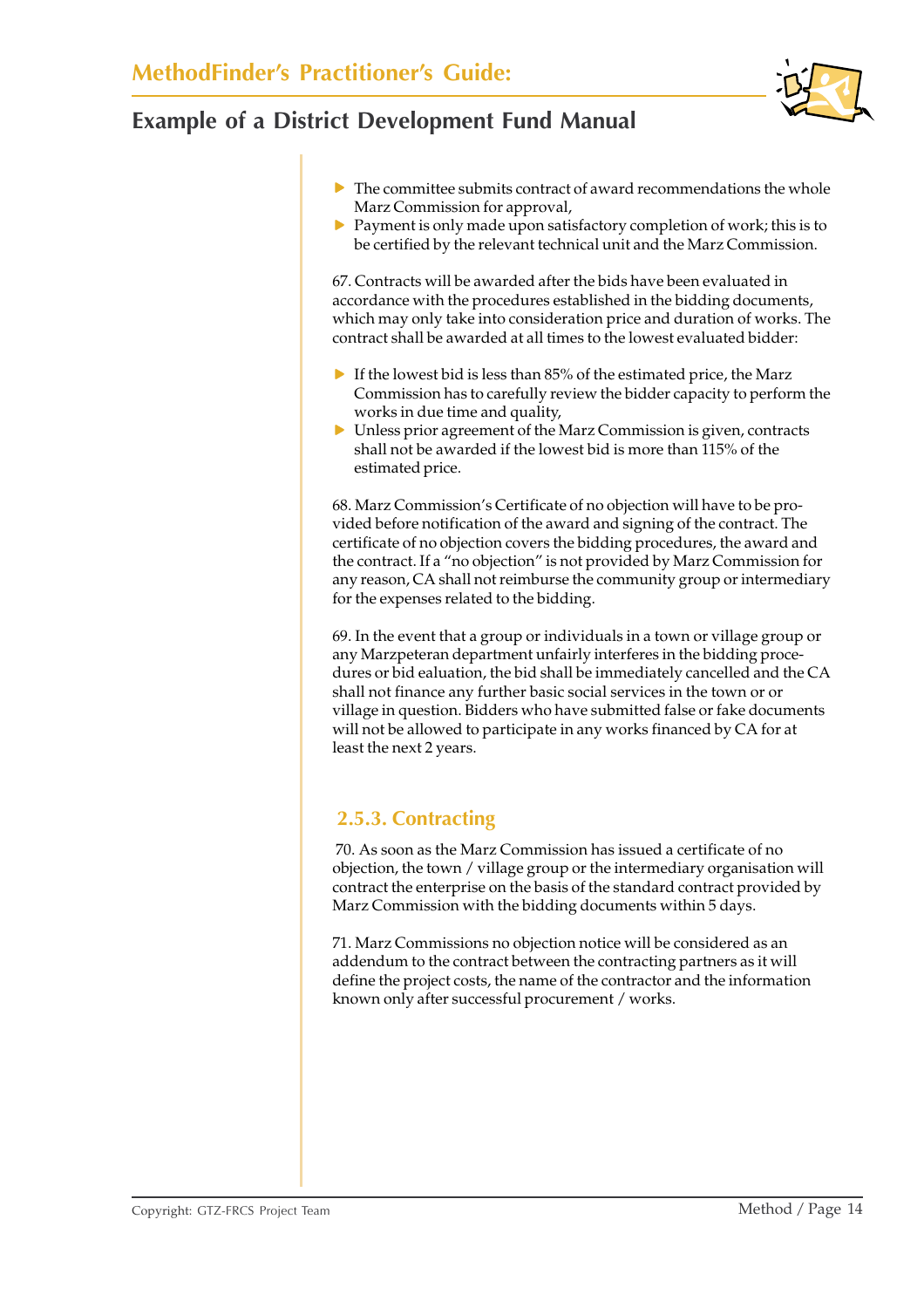

#### **2.5.4. Supervision**

72. Village / town groups implementing a project are responsible for the technical supervision of the project.

#### **2.5.5. Payments**

73. Payments will be made to the contractual partner (i.e. village / town group) or the contracted enterprise.

74. Payments of local community contributions have to be registered prior to any money being disbursed from the CA. Proof of payment being an original bank statement lodged with the Marz Commission.

75. If the payments of the local community are not carried out within a month the contract will be cancelled.

76. Smaller subprojects within the approval limits stipulated in table 1 will receive two successive instalments of 40% and 50% of the contract sum. First payment will only be made once community contribution has been assured, second after 50% of the subproject is complete. Remaining 5% will be paid 3 months after successful completion (i.e. guarantee deposit).

77. Advance payments of a maximum of 20% of the contract amount at signature of contract and once community contribution have been assured.

78. CA will make payments within 21 days from the date CA receives the invoice, the invoice being checked and agreed by both local supervisor and IFSP. 2.5.6. Extra works

79. Payments are made only on the basis of actual quantities of works performed. No works can be done in addition of the contracted amounts. Marz Commission / CA will not reimburse any extra works unless:

- $\triangleright$  These extra works are unforeseen and have to be done to insure the safety of, for example, certain infrastructure (bridges being underwashed)
- $\triangleright$  These works are not induced by dispute or problems which can be solved by the village / town or the Community Union
- $\triangleright$  The cost of these extra works is less than 10% of the total cost of the project 80. If one of these conditions is not met, CA reserves its right to break the contract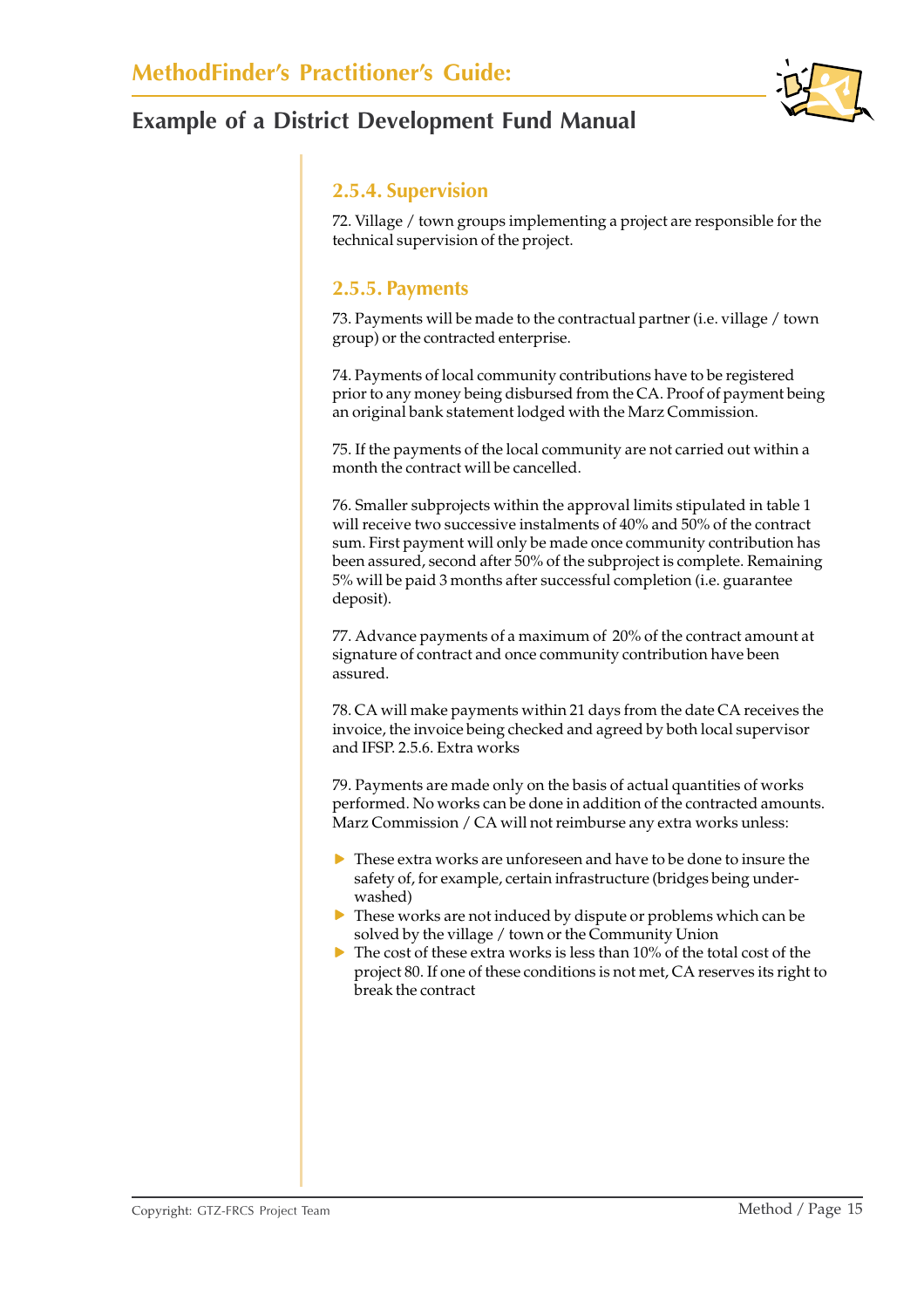

#### **2.5.7. Handing over**

81. Upon completion of the works a site visit will allow the inspection of the completed project. The completed project will be deemed completed:

- $\triangleright$  Latest 3 months after completion and final payment of the guarantee sum,
- $\triangleright$  A certificate of satisfaction has been signed by the village / town group after holding a public meeting (signatories to be the chairperson, secretary and at least two members selected by the whole community),

## **2.6. SUSTAINABILITY**

#### **2.6.1. General**

82. Project sustainability is a key objective of CA. Marz Commission and IFSP inspectors / supervisors shall evaluate not only the village / town groups' ability to promote high quality projects, but also their ability to assure maintenance of the projects.

83. After a project has been completed and handed over, Marz Commission will continue to pay ad hoc visits to the project site to verify that it is being maintained. In the event that maintenance is not taking place and the Community Union cannot rectify this situation, CA shall not finance any further projects in the village / town. This sanction may be extended in extreme cases to the whole Rayon. However, this requires approval from the Marz Commission.

#### **2.6.2. Village / town group committees**

84. The village / town group committee shall be the local partner of the CA (i.e. the beneficiary community) and will therefore be responsible for operations and maintenance. The main tasks of the committee will be to:

- $\blacktriangleright$  Safeguard the completed project
- $\triangleright$  When required, assure daily operation of the infrastructure
- $\triangleright$  When applicable, collect user fees for operation and maintenance,
- $\blacktriangleright$  Manage any maintenance fund, if required
- $\triangleright$  Settle any disputes among the users.

#### **2.6.3. Maintenance fund**

85. If applicable and in accordance with maintenance and operation plan, a maintenance fund may be established to finance the daily operating costs and maintenance costs on an annual basis. This fund (2% of the pre-estimated cost) will be collected and managed by the village / town group committee.

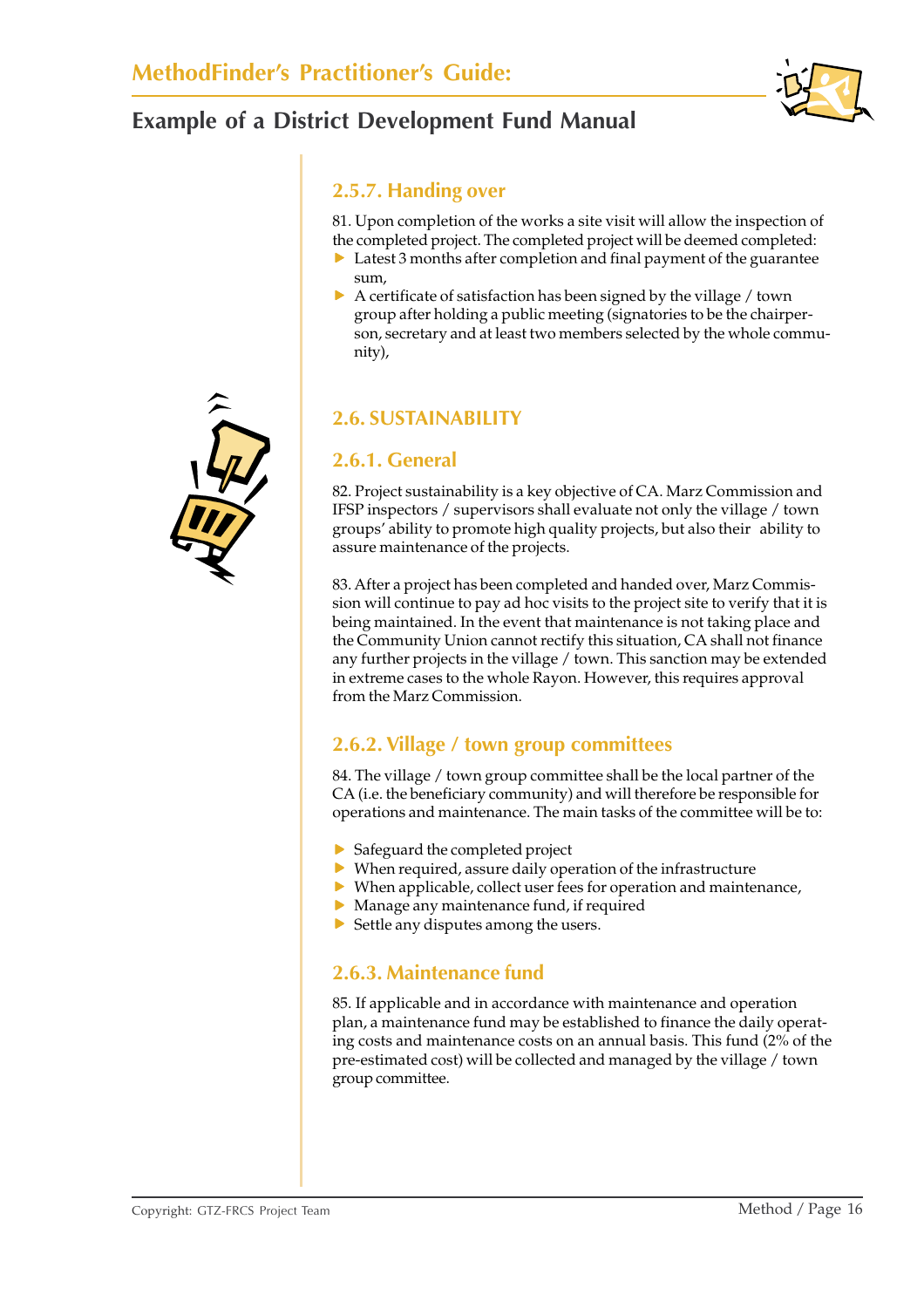

#### **2.6.4. Emergency repair**

86. In some exceptional cases, CA may finance emergency repairs of infrastructure if the following conditions apply:

- $\triangleright$  The infrastructure has been developed or rehabilitated under CA funding,
- $\triangleright$  The damages have been caused by an unforeseen event and NOT by the lack of maintenance or misuse,
- $\blacktriangleright$  Repairs are beyond the financial and technical capacity of the village / town group committee,
- $\triangleright$  A written request has been sent to Marz Commission / CA by the committee and endorsed by the Community Union,
- $\blacktriangleright$  The Marz Commission endorse the request,
- $\triangleright$  A design of the repair works is made and contracted as defined in the process above,
- $\triangleright$  The community or group committee contributes 10% of the cost of the repairs.



## **3. VILLAGE / TOWN GROUP CAPACITY BUILDING**

87. CA will finance training that strengthens the local capacity of the groups in the villages / towns. The training has to be related to the food security, employment and/or income generation or poverty alleviation approach, which stands at the core of the CA.

## **3.1. ELIGIBLE ACTIVITIES**

## **3.1.1. Training of village / town groups**

88. Apart from all the mobilisation skills and techniques which, the community will have to be trained in, they will also require training in:

- $\blacktriangleright$  Project identification, planning and implementation,
- $\triangleright$  Basic participatory monitoring and assessment,
- $\triangleright$  Organisation of project maintenance
- $\triangleright$  Collection of user fees
- $\triangleright$  Community savings and loaning procedures,
- $\triangleright$  Organisation of village / town groups and associations (i.e. water associations, farmers associations, etc.)
- $\blacktriangleright$  Environmental improvements

## **3.1.2. Training Community Unions**

 89. The process of institutional learning will have to be accompanied by extensive training, greater involvement of the communities in decision making procedures, good governance coupled with the clarification of roles and functions.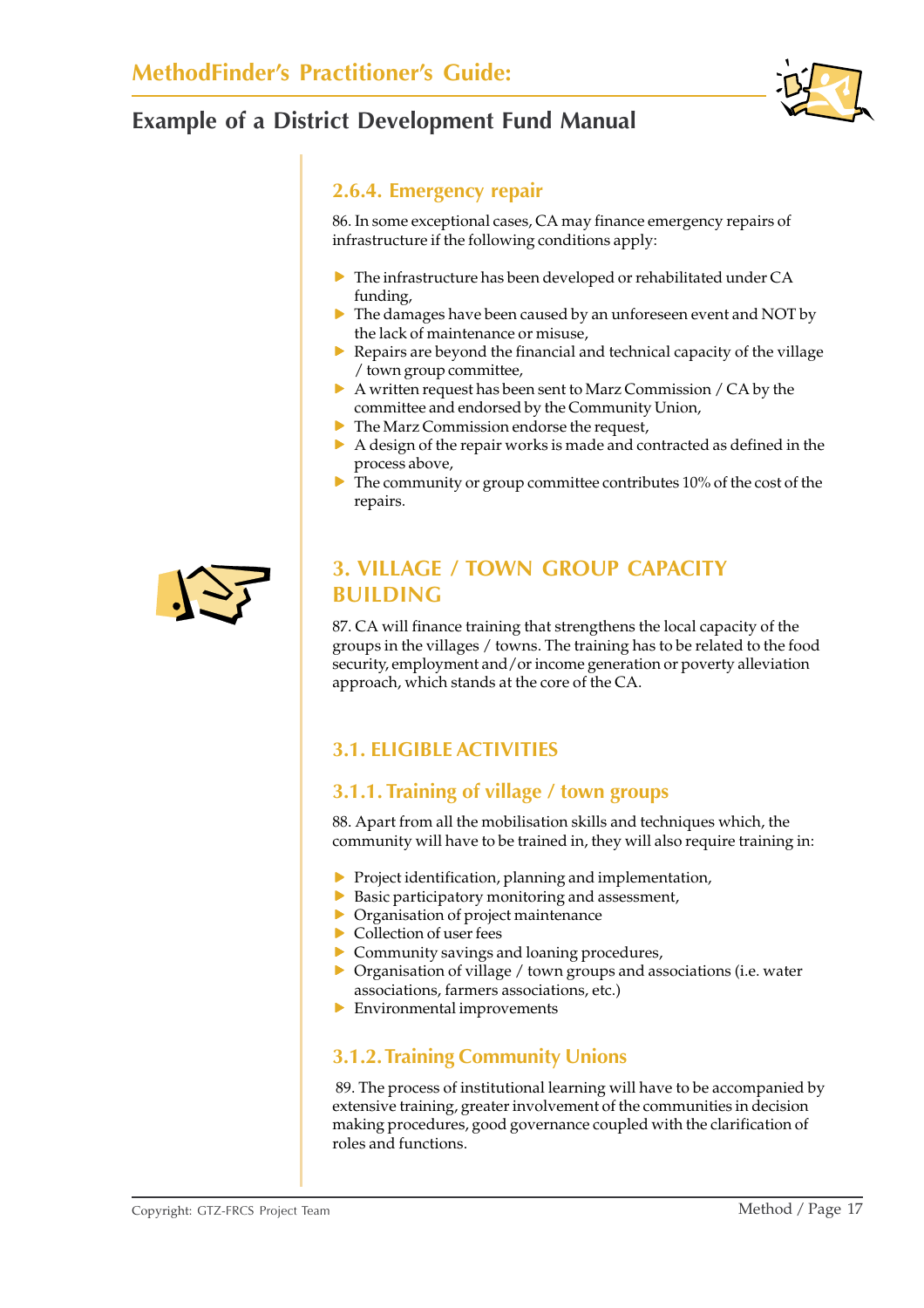90. Community Unions will be eligible for targeted training designed to improve their capabilities at mobilising the people in the towns and villages and working closely with them.

 91. The Marzpeteran will also be trained and can act as trainers. Villagers / and people living in the towns are expected to become self-reliant.

### **4. MONITORING**

 92. The monitoring and evaluation unit of the IFSP, the Marzepteran and the Community Unions will monitor the implementation process. This will include assessing the output produced and the progress on achieving the main objectives set.

93. Monitoring will focus on programmatic and financial progress as well as their impact on the poor, unemployed and food insecure people.

#### **4.1. INDICATORS**

 94. Key performance indicators for measuring the achievement of the development objectives include:

- $\blacktriangleright$  Reduction of poverty amongst the poor, particularly amongst poor women in urban and rural areas,
- $\blacktriangleright$  Created employment opportunities,
- $\blacktriangleright$  Reduction in food insecurity,
- $\blacktriangleright$  Increase in access of poor households to clean water
- $\blacktriangleright$  Impact CA has on activities of women,
- $\blacktriangleright$  Adoption of new technologies,
- $\triangleright$  Environmental impacts and other dimensions of poverty,
- $\blacktriangleright$  Number and types of projects financed
- $\triangleright$  Number of projects that are operational and maintained one and two years after completion,
- $\triangleright$  Number of beneficiaries / users of improved basic social services, income generating opportunities (including micro enterprises),
- $\blacktriangleright$  Increased capacity of communities,
- $\blacktriangleright$  Average cost per project and per beneficiary / user.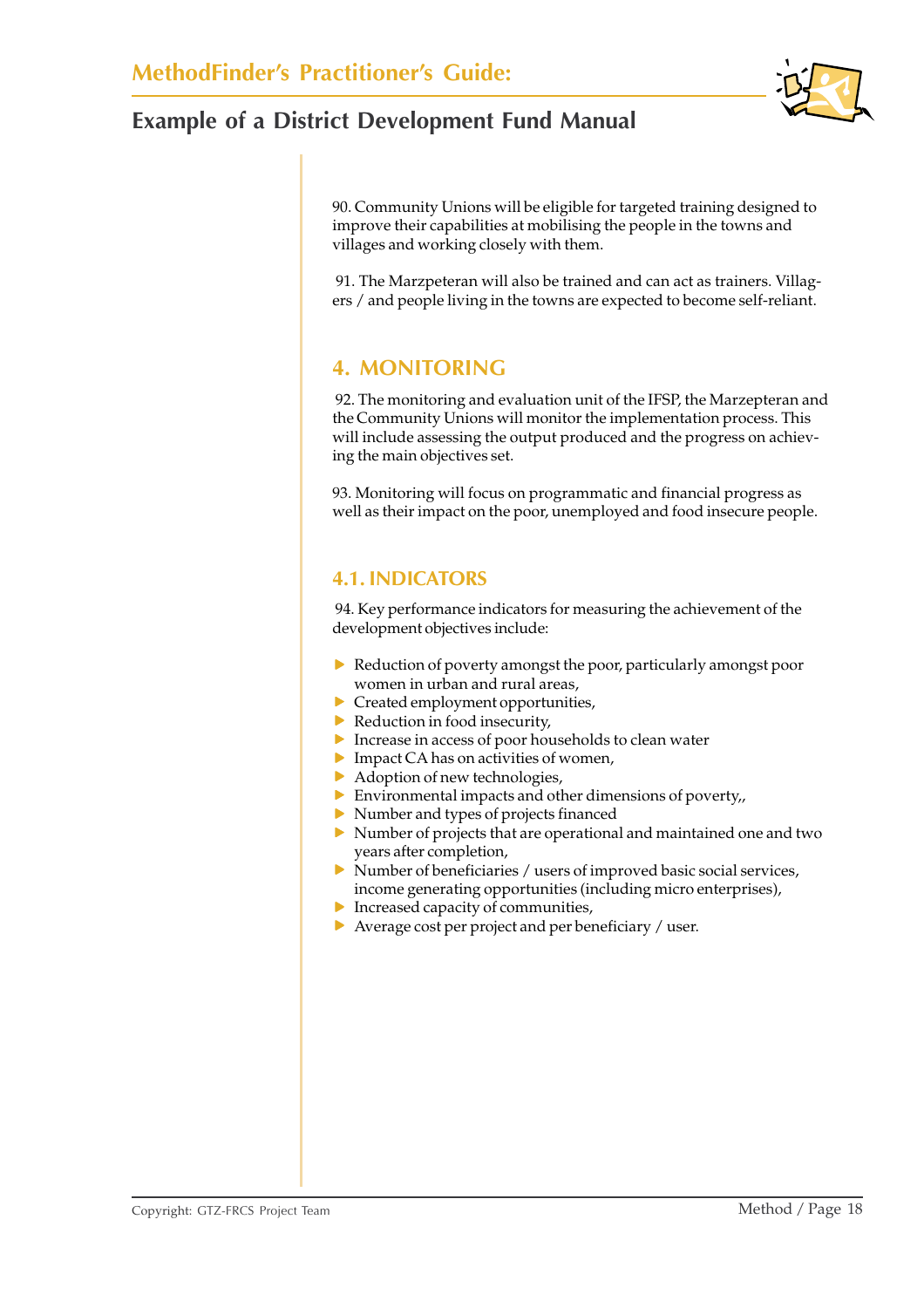

#### **4.2. REPORTING**

95. CA will submit annual reports to the Marz Commission. These reports will include: • Programme status report,

- $\blacktriangleright$  Account and expenditure statements
- $\triangleright$  Status of fund committed / disbursed,
- $\blacktriangleright$  Number of applications received, appraised, rejected, contracted,
- $\blacktriangleright$  Activities of the capacity building, training and outreach (i.e. number and type of training, number and type of trainees),
- $\triangleright$  Operating cost per category.
- $\blacktriangleright$  Programme cost by component,
- $\blacktriangleright$  Programme cost by category of expenditure,
- $\blacktriangleright$  Programme cost by source of financing.
- $\triangleright$  Summary of results of any impact assess-ments and evaluations undertaken,
- $\blacktriangleright$  Main problems and constraints,
- $\blacktriangleright$  Recommendations how these are to be overcome

### **4.3. QUALITATIVE IMPACT MONITORING AND ASSESSMENT**

96. A simple qualitative impact monitoring system will be developed which will include a simple Management Information System. This will include:

- $\triangleright$  Key technical, financial and socioeconomic information on micro projects,
- $\blacktriangleright$  Information on clients
- $\blacktriangleright$  Cost indicators
- $\blacktriangleright$  Performance indicators derived from the logical framework

 97. Impact follow-up will be undertaken to observe the entire "chain of effects<sup>"</sup>, from implemented projects to the changes in the living conditions of the beneficiary groups. This will require the formulation of hypotheses on the plausible relationship between contributions and expected modifications, questioning and utilization of the products by the community and reviewing the direct effects of each of the distinct projects to be executed.

98. At the micro level, an ex-post evaluation should be carried out on focal community groups between 3 and 6 months after the project's end. At the macro level, an impact evaluation should take place one year after completing a significant component of the identified project in one targeted area.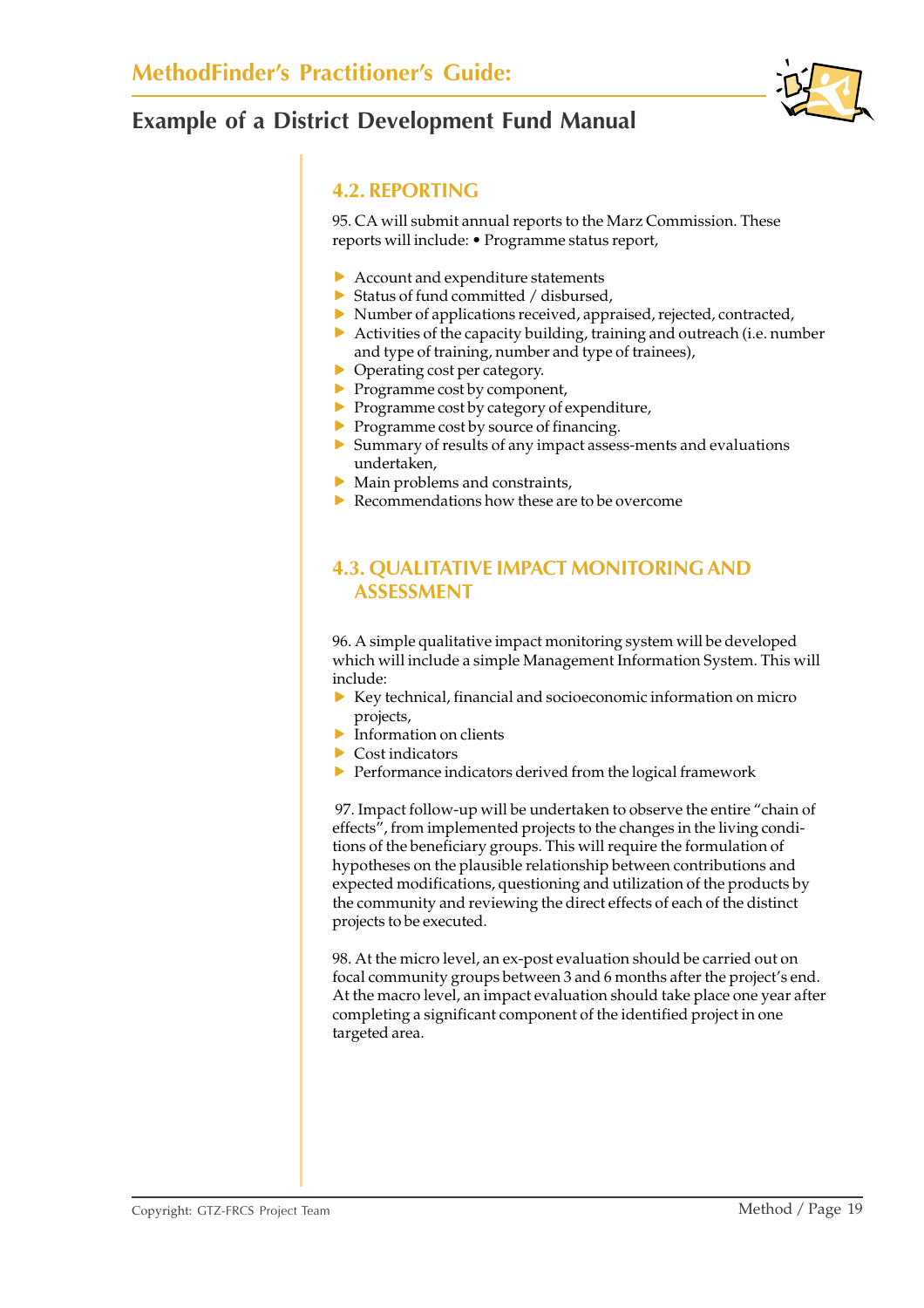



## **5. FINANCE AND ADMINISTRATION**

#### **5.1. PROCUREMENT**

#### **5.1.1. General principles**

99. All procurement practices for works, goods and services to be used by CA or any of its implementing partners in any project shall comply with the procedures outlined in the operational manual and will be aimed at achieving efficiency and economy. The accounting procedures will be in line with national standards and based upon manual: Accounting in community associations in Syunik Marz

100. CA's staff in the Finance and Administration Unit shall be responsible for keeping track of all resources committed and received and of engaging in mobilizing additional resources as needed. CA will be responsible for following required procedures for drawing down funds available to CA from internal and external sources. This involves verifying, filing and compiling all supporting documentation for disbursement requests.

#### **5.1.2. Accounting**

101. CA will work according Armenian and international accountancy practices and on the basis of the manual Accounting in community associations in Syunik Marz. The Community Unions are expected to maintain an efficient internal accounting system.

102. CA will ensure that the resources are spent according to the rules.

103. Community Union accounts will be audited annually by an external audit firm acceptable to the financiers (i.e. IFSP, etc).

104. Community Unions operating an CA will submit an annual work plan and operating budget to the Marz Commission for approval.

105. Contracts and Standard Lending Agreements constitute the basic document for the commitment of funds, subsequent disbursements and entry into the accounting system. Following the signing of contracts (credit contracts, basic social service contracts, etc.), will account for the funds according to the rules stipulated in the manual.

106. The Community Union will be responsible for transferring funds for financing village / town projects such as agreed upon by the Community Union. The Community Union Executive Director and at least one other Community Union member shall sign all checks and payment orders. The Executive Director may delegate, in writing, the authority to sign in his/her absence.